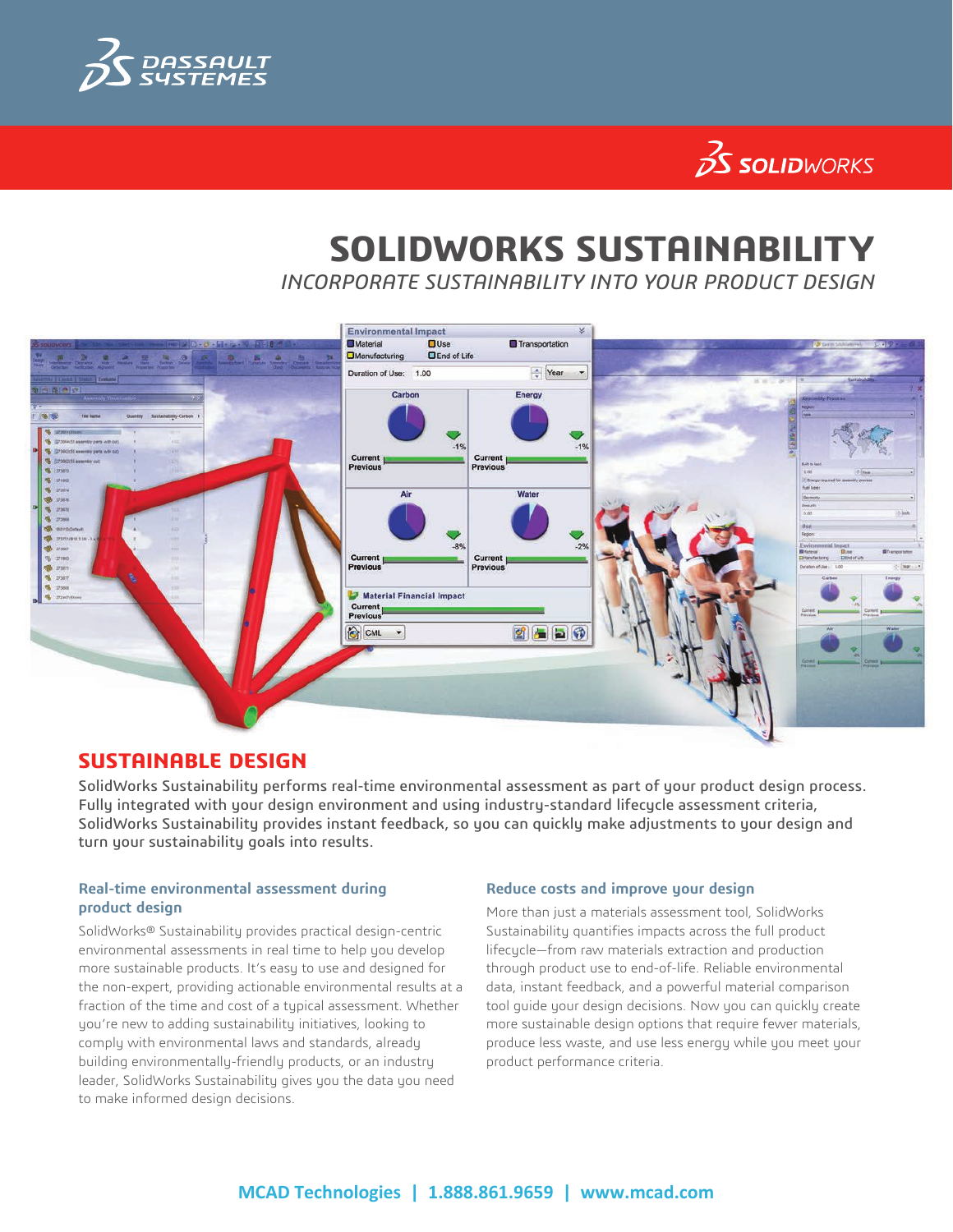#### **Spur innovation and new product development**

With a clear view into sustainability, you can improve your designs, reduce costs, and create differentiation for your products. The software considers four key environmental indicators—carbon footprint, total energy consumed, impact to air, and impact to water—to help you implement ecodesign practices. Now you can target "green" marketing opportunities by rethinking existing designs and exploring new ones, to create next-generation, environmentally friendly products for any industry.

#### **Work seamlessly in the design environment**

As an integrated part of the SolidWorks product development solution, SolidWorks Sustainability makes environmental assessment an effortless and natural part of your workflow. You can model different materials and design solutions, and then quickly analyze the environmental impacts of material, resource procurement, transportation, and fabrication. You get robust environmental results, clearly displayed in a real-time graphical dashboard. Sustainability data is automatically stored as part of the model file, so you can easily share it with others.

#### **Apply life cycle assessment early in design**

SolidWorks Sustainability uses the science of Life Cycle Assessment (LCA), a scientific methodology to measure environmental impact over the entire product life cycle, including raw materials extraction, manufacturing, assembly, transportation, product use, and disposal. Traditionally available only in the final stages of product development, SolidWorks Sustainability now brings screening-level LCA to the design phase, when you can easily make adjustments to create more sustainable designs.

> Detailed Report. You can automatically generate a detailed sustainable design report directly from SolidWorks Sustainability in order to share the sustainability profile of your product with management and all departments within the company.

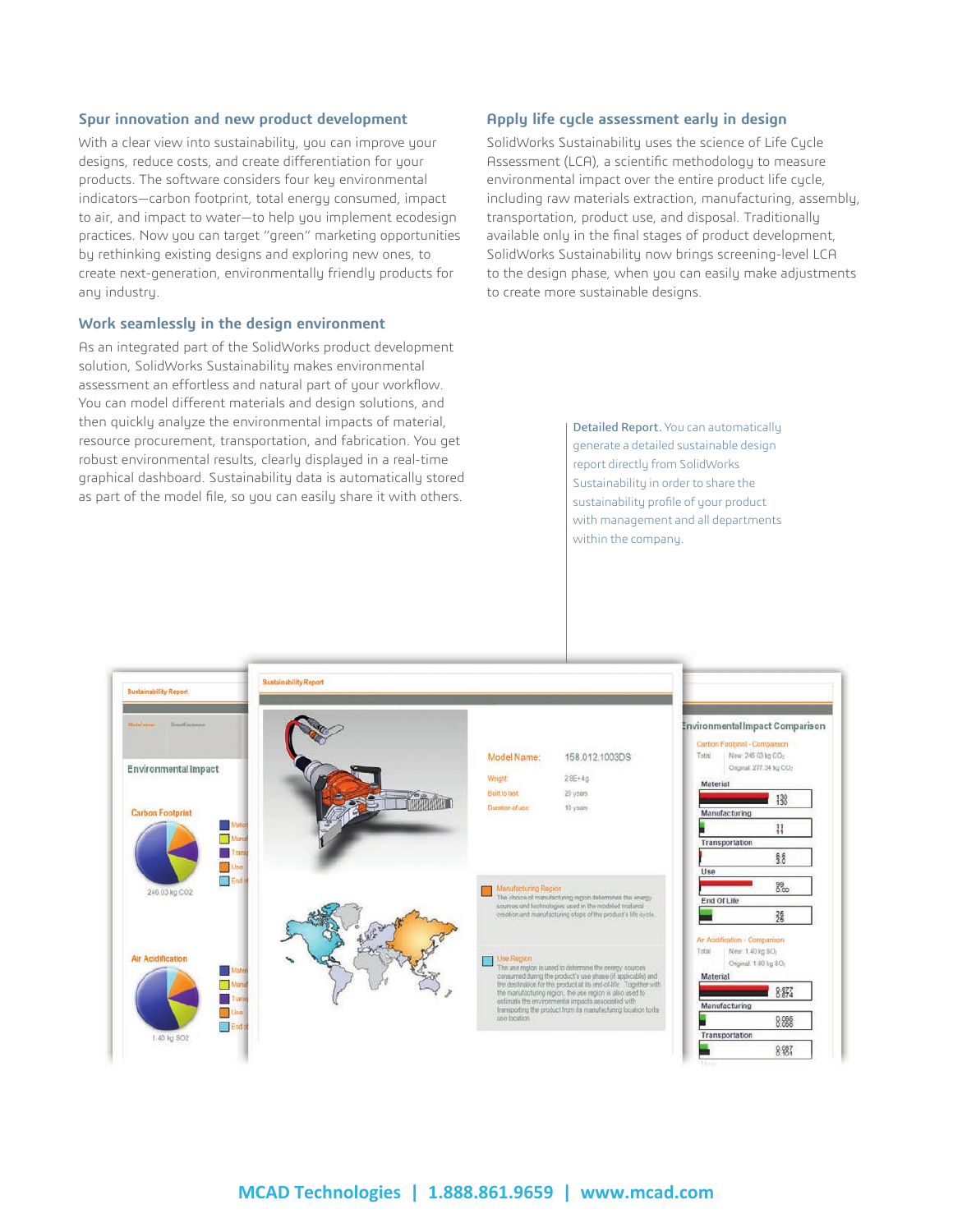### "SolidWorks Sustainability software is helping us document our achievements and develop even greener products in the future. This is good for our business and good for the planet."

— Brian Kinnune, Engineering Manager, BetaLED (a division of Cree, Inc.)



#### **Easily compare materials**

Simply click to compare like materials for environmental impact, checking against standard engineering properties like thermal conductivity and yield strength, as well as the comparative material costs. Available materials for comparison include standard SolidWorks CAD materials, plus frequently updated materials for several common applications.

#### **Analysis with the gold standard of environmental data**

Through a partnership with the pioneering LCA firm PE International, SolidWorks Sustainability utilizes the extensive GaBi® Life Cycle Inventory database. Built with scientific expertise and empirical data gathered over decades, this database is recognized as the worldwide gold standard for environmental impact data and is regularly refreshed to ensure your information is always up-to-date.

#### **Automatic environmental report generation**

You can instantly generate reports to capture the results of your sustainability assessments and the steps you've taken to minimize environmental impacts. Show the sustainability profile of your product, compare design alternatives, and break down the impact of complex assemblies. If desired, you can customize your reports with your contact information and company branding.



#### Evaluate different use scenarios. You can easily change usage factors, which often have a major impact on sustainability, such as design lifetime and duration of use. You can also specify such factors as transportation, recycled content, and disposal scenarios.

浅究

**MCAD Technologies | 1.888.861.9659 | www.mcad.com**